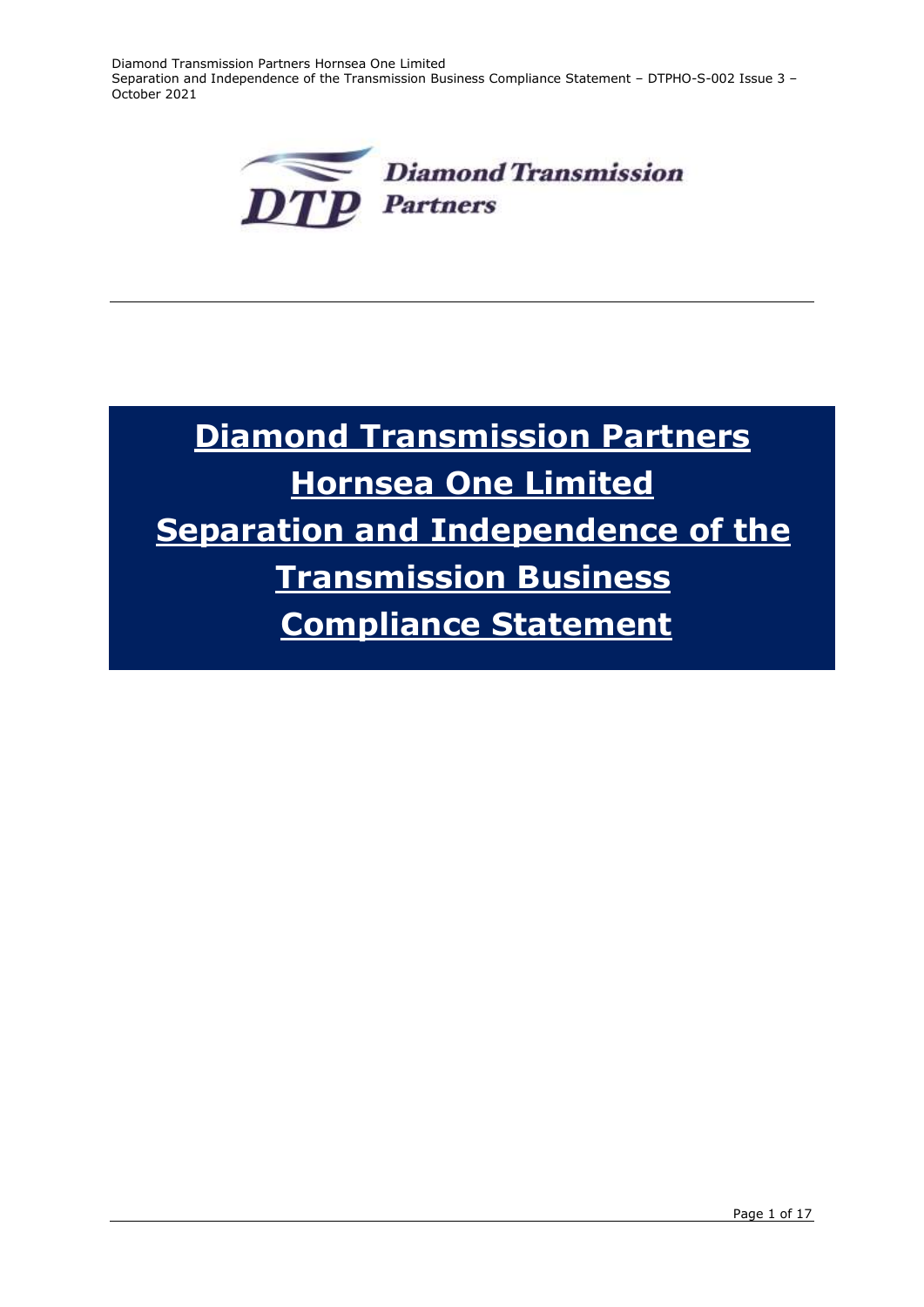## **Document History**

| <b>Issue</b>   | <b>Date</b> | <b>Summary of Changes / Reasons</b>                                                                                                                                                                                                                             | Author(s)        | <b>Approved By</b><br>(Inc. Job<br>Title) |
|----------------|-------------|-----------------------------------------------------------------------------------------------------------------------------------------------------------------------------------------------------------------------------------------------------------------|------------------|-------------------------------------------|
| $\mathbf{1}$   | 25/03/21    | Issue 1                                                                                                                                                                                                                                                         | Gary<br>Thornton | The Board                                 |
| $\overline{2}$ | 11/10/21    | Mitsubishi UFJ Lease & Finance<br>Company ("MUL") changed to<br>"Mitsubishi HC Capital Inc. ("MHC")<br>in section 3.2c, 3.5, 3.8 and figures<br>3.1 and 4.1.<br>MUL Infrastructure UK Limited<br>changed to MHC Infrastructure<br>Limited in section $3.2(c)$ . | Joel<br>Matthews | Gary Thornton                             |
| 3              | 26/10/21    | Chubu's generation interests<br>updated.                                                                                                                                                                                                                        | Gary<br>Thornton | The Board                                 |

# **TABLE OF CONTENTS**

| $\mathbf{1}$            |                                                                 |
|-------------------------|-----------------------------------------------------------------|
| $\mathbf{2}$            |                                                                 |
| 3                       |                                                                 |
| 4                       |                                                                 |
| 5                       | <b>CONDUCT OF THE TRANSMISSION BUSINESS (AMENDED STANDARD</b>   |
| 6                       | <b>SEPARATION AND INDEPENDENCE OF THE TRANSMISSION BUSINESS</b> |
| $\overline{\mathbf{z}}$ | COMPLIANCE OFFICER (AMENDED STANDARD CONDITION E12-C4)11        |
| 8                       | PROHIBITION OF CROSS SUBSIDIES (STANDARD CONDITION E6)  12      |
| $\mathbf{9}$            | RESTRICTIONS ON ACTIVITY AND FINANCIAL RING FENCING (STANDARD   |
|                         |                                                                 |
|                         | 11 INVESTIGATION OF COMPLAINTS REGARDING COMPLIANCE WITH THIS   |
|                         |                                                                 |
|                         |                                                                 |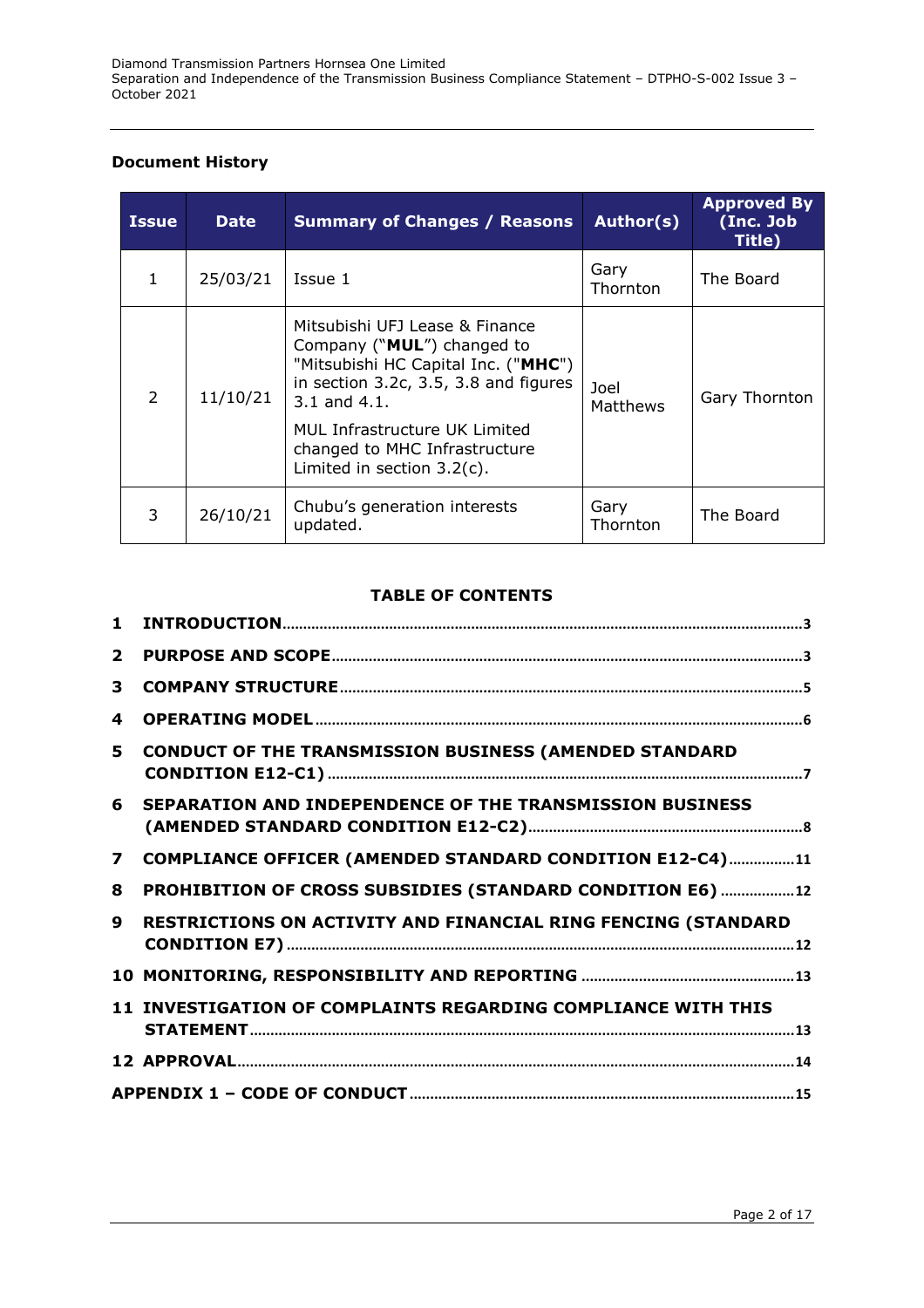# <span id="page-2-0"></span>**1 INTRODUCTION**

- 1.1 This Separation and Independence of the Transmission Business Statement of Compliance (the "**Statement**") is prepared pursuant to Amended Standard Condition E12-C2 (Separation and Independence of the Transmission Business) of the Offshore Electricity Transmission Licence as granted to Diamond Transmission Partners Hornsea One Limited (the "**Licensee**") (registered in England with number 10726538) whose registered office is: Mid City Place 71 High Holborn London WC1V 6BA, under section 6(1)(b) of the Electricity Act 1989.
- 1.2 The Statement has been prepared to secure compliance with paragraphs 1, 2, 4, 5 and 6 of Amended Standard Condition E12-C2 of the Offshore Electricity Transmission Licence (the "**Licence**") held by the Licensee.
- 1.3 It is a requirement of the Licensee to have in place this Statement (as approved by the Gas and Electricity Markets Authority ("the **Authority**")) within 30 days of the Licence grant (or as otherwise directed by the Authority) and to maintain at all times the required systems of control and governance that are described in this Statement.

# <span id="page-2-1"></span>**2 PURPOSE AND SCOPE**

- 2.1 The purpose of this Statement is to describe the practices, procedures and systems which the Licensee has adopted to secure compliance with its obligations under the following conditions of the Licence:
	- a. Standard Condition E6 (Prohibition of Cross-subsidies);
	- b. Standard Condition E7 (Restriction on Activity and Financial Ring Fencing);
	- c. Amended Standard Condition E12–C1 (Conduct of the Transmission Business);
	- d. Amended Standard Condition E12–C2 (Separation and Independence of the Transmission Business;
	- e. Amended Standard Condition E12-C3 (Restriction on use of certain information); and
	- f. Amended standard condition E12-C4 (Appointment of Compliance Officer) (the "**Relevant Duties**").
- 2.2 The Licensee is required to revise this Statement when circumstances change such that this Statement no longer secures compliance with its licence obligations detailed in paragraph 2.1.
- 2.3 Any revisions to this Statement shall only become effective once the Authority has approved the revised Statement.
- 2.4 This Statement sets out how the Licensee shall:
	- a. Maintain appropriate managerial and operational independence of the Licensee in undertaking its activities under the Licence, from any Associated Business as required by Amended Standard Condition E12–C2 paragraph 4(a).
	- b. Ensure that the Transmission Business shall not give any cross-subsidy to, or receive any cross-subsidy from, any other business of the Licensee or of an Affiliate or Related Undertaking of the Licensee as required by Standard Condition E6.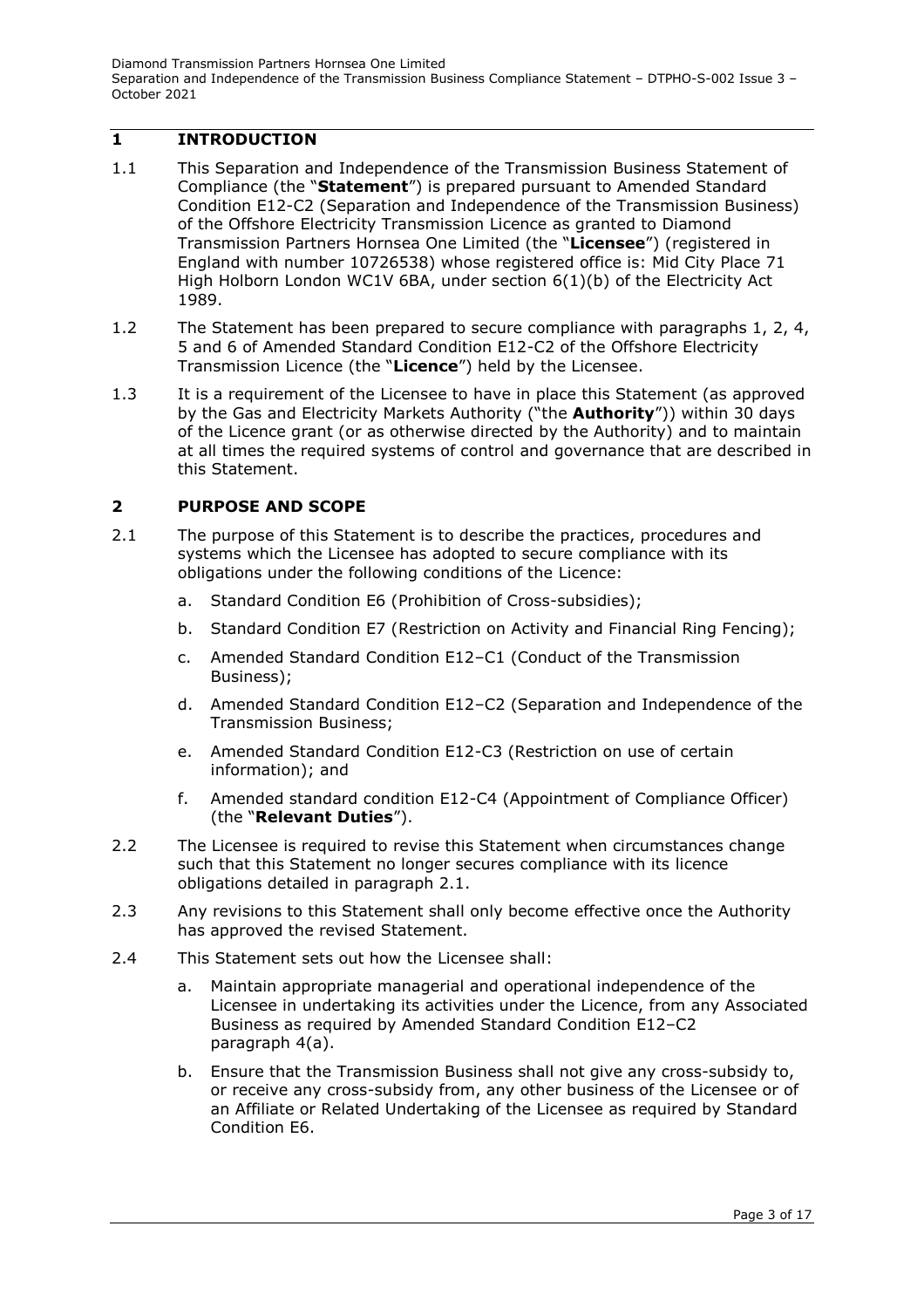- c. Not conduct any business or carry on any activity other than the Transmission Business, save as provided for by paragraphs 3 and 4 of Standard Condition E7.
- d. Conduct its Transmission Business in the manner best calculated to secure that, in complying with its obligations under the Licence:
	- i. the Licensee;
	- ii. any Affiliate or Related Undertaking of the Licensee;
	- iii. any user of the National Electricity Transmission System; and
	- iv. any other Transmission Licensee.

obtains no unfair commercial advantage including, in particular, any such advantage from a preferential or discriminatory arrangement, being, in the case of such an advantage accruing to the Licensee, one in connection with a business other than its Transmission Business as required under Amended Standard Condition E12–C1 paragraph 1.

- e. As required under Amended Standard Condition E12–C1 paragraph 2, except insofar as the Authority may direct, secure and procure separate premises, equipment, systems for recording and storing data, facilities, staff, and property from:
	- i. those owned by the System Operator responsible for co-ordinating and directing the flow of electricity onto or over the National Electricity Transmission System; and
	- ii. those owned by any Associated Business of the Licensee that is authorised to generate or supply electricity.
- f. As required under Amended Standard Condition E12-C2 paragraph 4(b) except insofar as the Authority consents to the Licensee not doing so, ensure:
	- i. any Associated Business of the Licensee that is the System Operator responsible for co-ordinating and directing the flow of electricity onto or over the National Electricity Transmission System; and
	- ii. any Associated Business of the Licensee that is authorised to generate or supply electricity, shall not use or have access to:
		- $\circ$  premises or parts of premises occupied by persons engaged in, or engaged in respect of, the management or operation of the Transmission Business or any External Transmission Activities;
		- $\circ$  systems for the recording, processing or storage of data to which persons engaged in, or engaged in respect of, the management or operation of the Transmission Business or any External Transmission Activities also have access;
		- o equipment, facilities or property employed for the management or operation of the Transmission Business or any External Transmission Activities; or
		- $\circ$  the services of persons who are (whether or not as their principal occupation) engaged in, or in respect of, the management or operation of the Transmission Business or any External Transmission Activities; and
	- iii. it can and does, insofar as is legally possible, prevent any person who has ceased to be engaged in, or in respect of, the management or operation of the Transmission Business from being engaged in, or in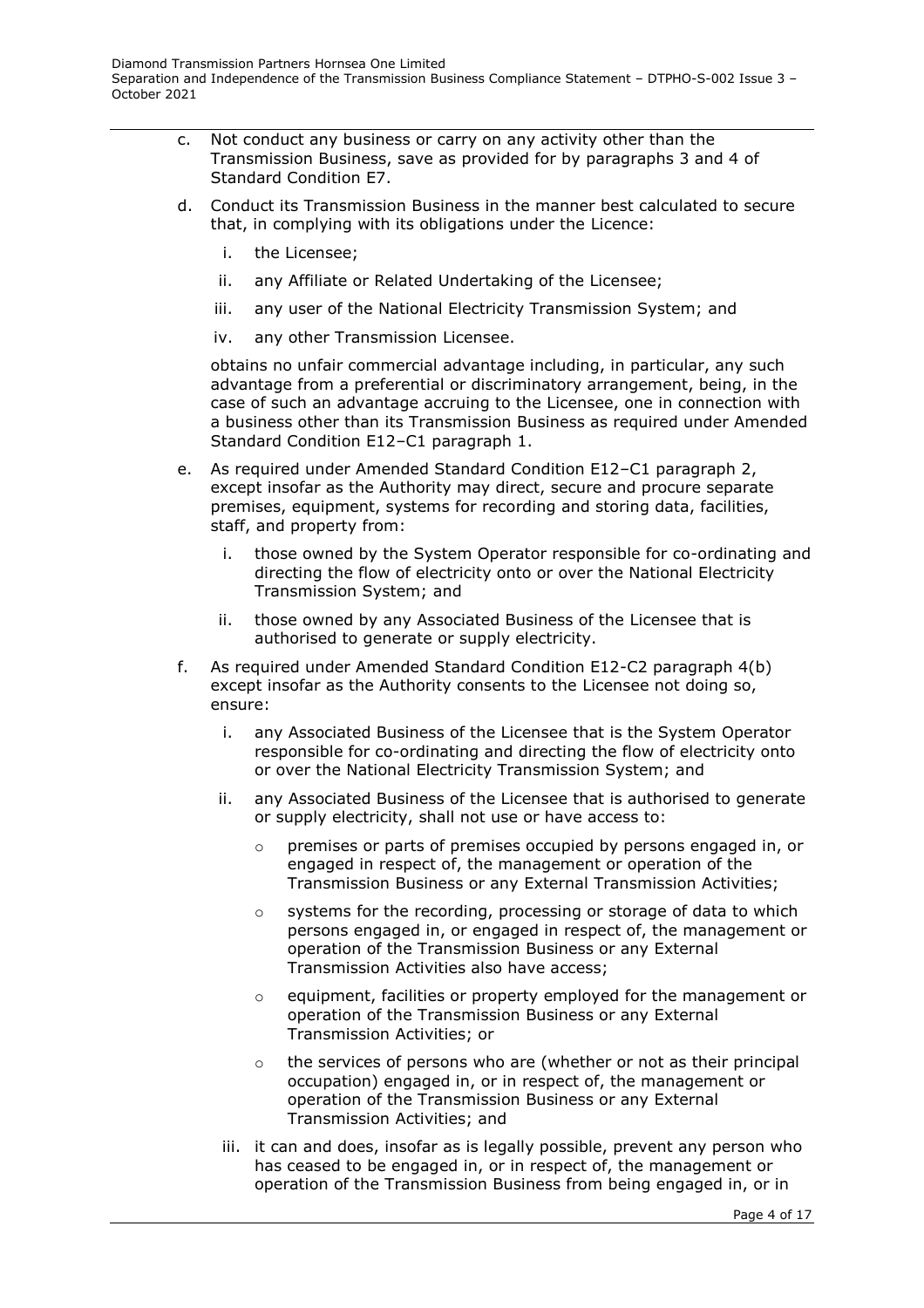respect of, the activities of any Associated Business of the Licensee until the expiry of an appropriate time from the date on which he ceased to be engaged by the Transmission Business, where that Associated Business is either:

- the System Operator responsible for co-ordinating and directing the flow of electricity onto or over the National Electricity Transmission System; or
- o authorised to generate or supply electricity.
- g. As required under Amended Standard Condition E12-C3 paragraph 2 the Licensee shall not (and shall procure that its Affiliates and Related Undertakings shall not) disclose or authorise access to Confidential Information.
- h. As required under Amended Standard Condition E12-C4 paragraph 1 the Licensee shall, following consultation with the Authority, appoint a competent person (who shall be known as the "**Compliance Officer**") for the purpose of facilitating compliance by the Licensee with paragraph 2.1 of this statement.
- i. Put in place and at all times maintain such systems of control and other governance arrangements which are necessary to ensure that the Licensee complies with its obligations contained in Standard Condition E6, Standard Condition E7, Amended Standard Condition E12-C1 and Amended Standard Condition E12-C2.

## <span id="page-4-0"></span>**3 COMPANY STRUCTURE**

- 3.1 The Licensee is a wholly owned subsidiary of Diamond Transmission Partners Hornsea One (Holdings) Limited (the "**Parent Company**"). The Licensee was incorporated on 20 May 2019 and the Parent Company was incorporated on 20 May 2019. The Licensee was granted an offshore transmission Licence to own and operate the Hornsea One offshore electricity transmission system on 02 March 2021 (the "**Financial Close Date -1**").
- 3.2 The Licensee will comprise three ultimate shareholders (see Figure 3.1):
	- a. Mitsubishi Corporation ("**MC**"), through its wholly owned subsidiaries Diamond Transmission Corporation Limited ("**DTC**") and Diamond Transmission UK Limited ("DTUK") owns 20% of the shares;
	- b. Chubu Electric Power Co., Inc. ("**Chubu**"), through its wholly owned subsidiary Chubu Electric Power Company Netherlands B.V. ("**CEPCON**") will own 49% of the shares; and
	- c. Mitsubishi HC Capital Inc. ("**MHC**"), through its wholly owned subsidiary MHC Infrastructure UK Limited ("**MIUK**").
- 3.3 MC wholly owns Diamond Generation Europe Limited ("**DGE**"). DGE has a 33.4% stake in the Moray Firth Offshore Wind Farm ("**MFOW**") which holds an electricity generation licence. MC also owns a 20% stake in the energy supply company OVO Energy ("**OVO**") which holds an electricity supply licence. Finally, MC owns 80% of the shares in Eneco Groep N.V. ("**Eneco**"). The Licensee operates independently from DGE, Eneco, OVO and MFOW.
- 3.4 Chubu has 50% equity interests in Jera Co., Inc. ("**JERA**"). JERA has a 24.95% stake in the Gunfleet Sands Offshore Wind Farm ("**GSOW**") which holds an electricity generation license. JERA also owns a 10.02% stake in Zenobe Energy Ltd. ("**Zenobe**") which is a UK energy storage company with generation licence.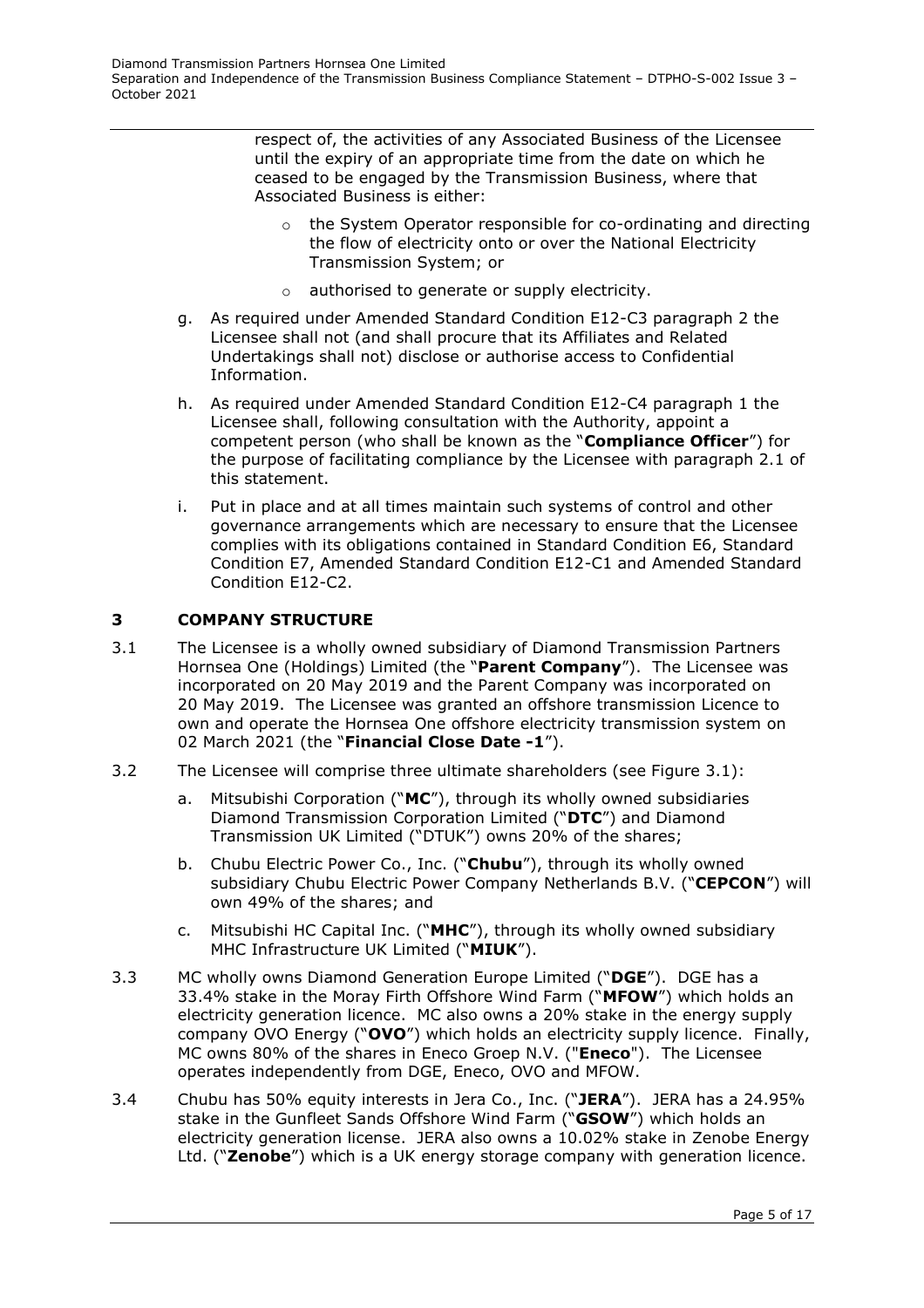Chubu also owns 20% of Eneco. The Licensee operates independently of JERA, GSOW, Zenobe and Eneco.

- 3.5 MHC does not have any associated businesses with controlling interests in UK generators or supply companies that are authorised to generate or supply electricity.
- 3.6 DTUK owns 50% of the Blue Transmission Investments ("**BTI**"). BTI has 100% indirect equity interests in Blue Transmission Walney 1 Limited, Blue Transmission Walney 2 Limited, Blue Transmission Sheringham Shoal Limited and Blue Transmission London Array Limited, which each hold an offshore electricity transmission licence to operate an offshore electricity transmission system, together ("the **Blue Transmission OFTOs**").
- 3.7 DTC owns 50% of Diamond Transmission Partners BBE Limited ("**DTPBBE**"), 51% of Diamond Transmission Partners Race Bank Limited ("**DTPRB**"), 51% of Diamond Transmission Partners Galloper Limited ("**DTPG**") and 51% of Diamond Transmission Partners Walney Extension Limited ("**DTPWE**") in which Chubu also owns 20%, each hold an offshore electricity transmission licence to operate an offshore electricity transmission system, together ("the **DTP OFTOs**").
- 3.8 MHC does not own any other UK offshore transmission companies.
- 3.9 All relevant DTC staff as shareholders and directors of Blue Transmission OFTOs and DTP OFTOs are aware of the Separation and Independence of the Transmission Business Compliance Statement of the relevant BTI, and DTP OFTOs company. The Licensee operates independently from the Blue Transmission OFTOs and DTP OFTOs.



# **Figure 3.1 – The Licensee Structure**

## <span id="page-5-0"></span>**4 OPERATING MODEL**

- 4.1 The Licensee primarily operates and maintains its offshore electricity transmission system through a series of bilateral contractual arrangements with independent third parties.
- 4.2 Consistent with the operating model described in paragraph 4.1, the management of the operations of the Licensee is undertaken in-house by DTUK via a Management and Financial Services Agreement ("**MFSA**").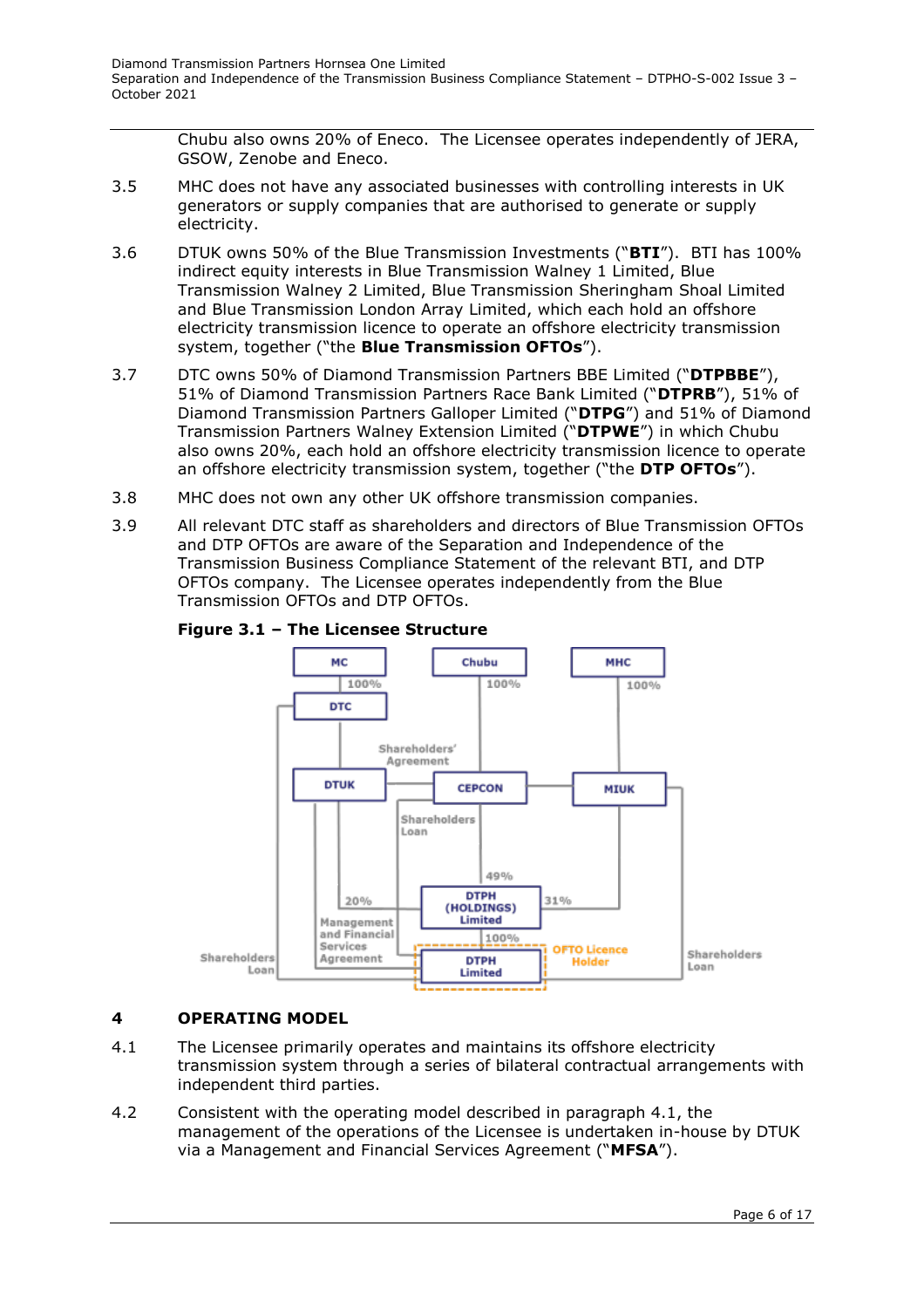4.3 The provider of operating and maintenance services ("O&M") to maintain and operate the transmission assets of the Licensee is Ørsted Wind Power A/S ("**Orsted**").



**Figure 4.1 – The Licensee Operating Model (Simplified)**

#### <span id="page-6-0"></span>**5 CONDUCT OF THE TRANSMISSION BUSINESS (AMENDED STANDARD CONDITION E12-C1)**

## 5.1 **Obtaining no unfair commercial advantage**

- 5.1.1 In accordance with Amended Standard Condition E12–C1 paragraph 1, the Licensee is required, as referenced above, to conduct its Transmission Business in the manner best calculated to secure that, in complying with its obligations under the Licence:
	- a. the Licensee;
	- b. any Affiliate or Related Undertaking of the Licensee;
	- c. any user of the National Electricity Transmission System; and
	- d. any other Transmission Licensee;

obtains no unfair commercial advantage including, in particular, any such advantage from a preferential or discriminatory arrangement, being, in the case of such an advantage accruing to the Licensee, one in connection with a business other than its Transmission Business.

- 5.1.2 The Licensee has put in place a Code of Conduct that applies to employees of DTUK, Chubu, and MIUK (directors of the Licensee and the Parent Company and in the case of DTUK providers of management and financial services to the Licensee).
- 5.1.3 The Code of Conduct explains and requires those subject to the Code of Conduct to carry out their duties, tasks and other activities in such a manner as to secure compliance with certain obligations under the Licence and in particular, compliance with Amended Standard Condition E12-C1 as to the conduct of the Transmission Business.
- 5.1.4 The Licensee has in place certain procurement procedures to ensure that the Licensee procures goods and services in an efficient and cost effective manner. Authorisation for procurement events take place at different value levels and are designed to prevent unauthorised, non-compliant behaviour. The procurement process is administered by DTUK. Material contracts require the Licensee's board approval.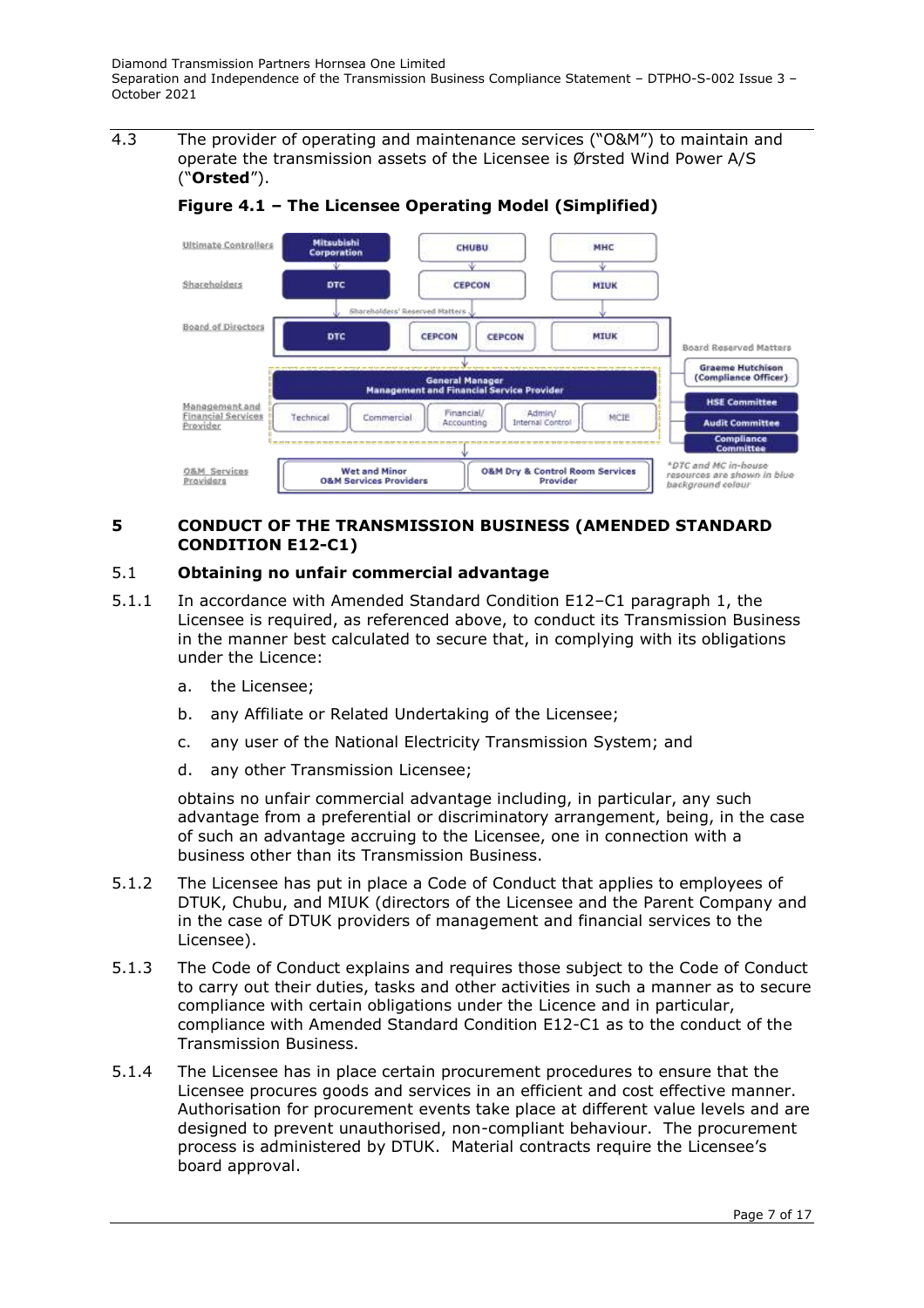- 5.1.5 Management and financial services are provided to the Licensee by DTUK. Fees in respect of such management and financial services are negotiated at armslength and on normal commercial terms.
- 5.1.6 The Licensee's directors are required to declare any potentially conflicting interest at each board meeting and understand their fiduciary duties to the Licensee under both company law and the Licence. The Licensee directors understand that their fiduciary duty to the Licensee, as Licensee, is distinct from that of any other company including those that hold a transmission licence. Decisions taken by the Licensee's board have regard to these fiduciary duties.
- 5.1.7 The Licensee directors receive such training and support as required to ensure that they understand their obligations to the Licensee - see paragraph 6.1.4.
- 5.1.8 The Licensee's board, its compliance committee and Compliance Officer monitor compliance with Amended Standard Condition E12–C1.

#### 5.2 **Premises, equipment, systems for recording and storing data, facilities, staff and property**

- 5.2.1 In accordance with Amended Standard Condition E12–C1 paragraph 2, the Licensee is required, except insofar as the Authority may direct, to secure and procure separate premises, equipment, systems for recording and storing data, facilities, staff, and property from:
	- a. those owned by the System Operator responsible for co-ordinating and directing the flow of electricity onto or over the National Electricity Transmission System; and
	- b. those owned by any Associated Business of the Licensee that is authorised to generate or supply electricity.
- 5.2.2 The Licensee does not and does not intend to share any resources with any Transmission Licensee that holds a co-ordination licence and is responsible for co-ordinating and directing the flow of electricity onto or over the National Electricity Transmission System. The Licensee owns, rents, or otherwise has access to premises, equipment, and systems for recording and storing data, facilities and staff independent of such a Licensee.
- 5.2.3 Whilst the Licensee's ultimate parent companies own or manage businesses and projects that are authorised to generate electricity or supply electricity, the Licensee does not share resources (in the case of MC, with DGE, OVO, Eneco, and in the case of Chubu, with JERA, GSOW, Zenobe and Eneco). Consequently, the Licensee is fully compliant with Amended Standard Condition E12–C1 paragraph 2.
- 5.2.4 The Licensee directors will monitor compliance with the obligations of Amended Standard Condition E12–C1 paragraph 2 in the light of any change in circumstances.

#### <span id="page-7-0"></span>**6 SEPARATION AND INDEPENDENCE OF THE TRANSMISSION BUSINESS (AMENDED STANDARD CONDITION E12-C2)**

## 6.1 **Managerial and operational independence of the Licensee**

- 6.1.1 In order to maintain the requisite managerial and operational independence of the Licensee, the Licensee and its Parent Company have been established as legally separate companies, each with their own separate board of directors.
- 6.1.2 Other than as previously stated in paragraph 3.3, 3.4 and 3.5 no Affiliate or Related Undertaking of the Licensee is authorised to generate, distribute, or supply electricity, or to provide meter reading or meter related services.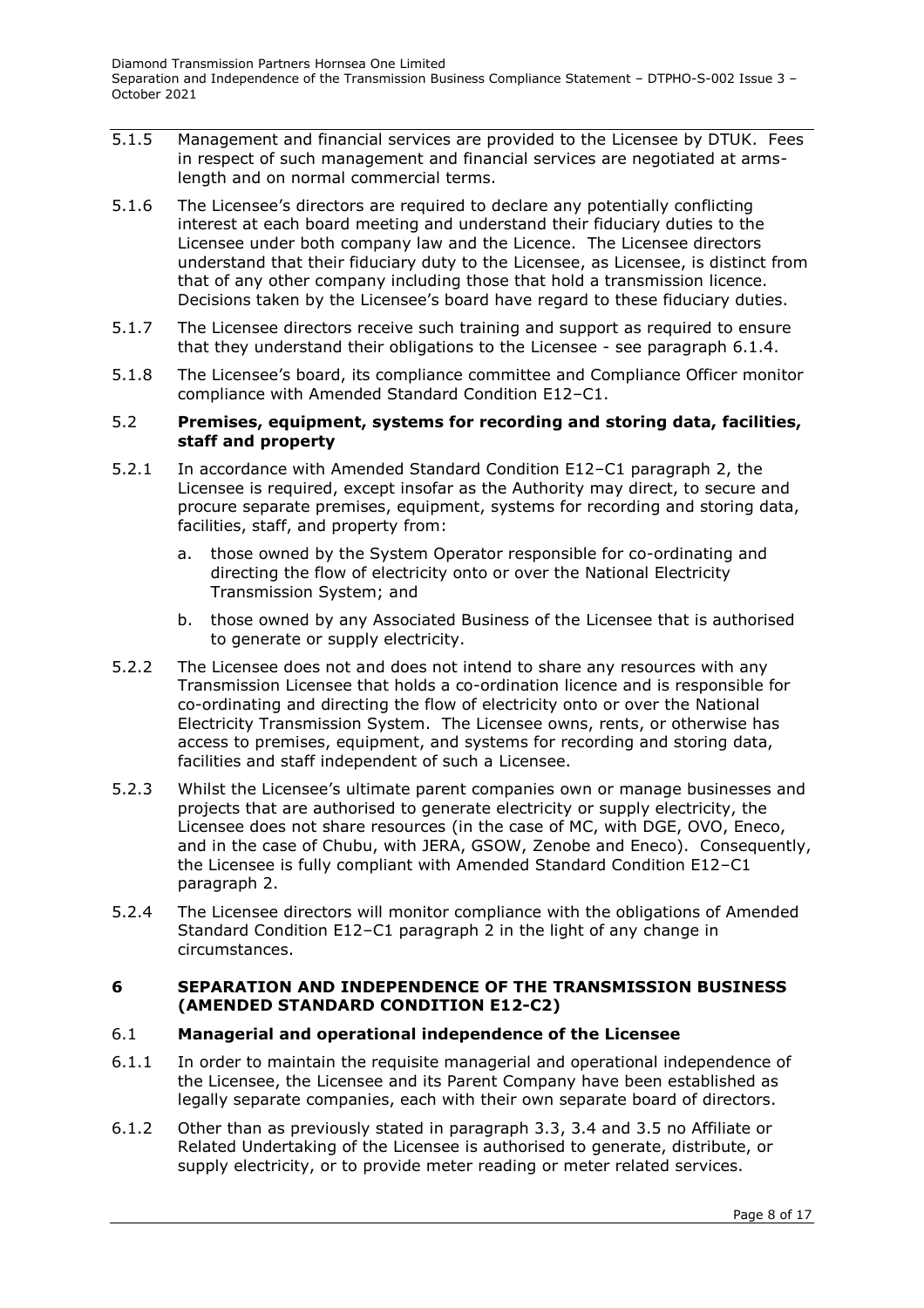- 6.1.3 Amended Standard Condition E12–C2 (paragraphs 5 and 6) imposes the following obligations on the Licensee:
	- a. The Licensee is required to establish separate boards of directors for the Transmission Business and for any Associated Businesses; and
	- b. Each member of such boards of directors or executives for Associated Businesses who is also a director of the offshore Transmission Business shall fulfil their role in relation to the taking of such decisions as if he or she were a director of a legally incorporated company whose sole business is the business in respect of which the board he or she is a member of has been established.
- 6.1.4 Responsive to the obligations imposed on the Licensee under Amended Standard Condition E12–C2 (paragraphs 5 and 6), and responsive to other obligations contained within the Licence including, but not limited to the appointment of a Compliance Officer in accordance with Amended Standard Condition E12-C4, the following arrangements have been put in place:
	- a. The Licensee, Parent Company, the DTP OFTOs, the Blue Transmission OFTOs, MFOW, OVO, Eneco and JERA, GSOW and Zenobe each have a separate board of directors.
	- b. The Licensee has appointed an independent Compliance Officer which together with the establishment of a compliance committee, is designed to ensure that there is appropriate corporate governance and independence of the Licensee.
	- c. The directors of the Licensee and Parent Company are required at all times to act in accordance with their fiduciary duties to that company in accordance with the requirements of company law and, in the case of the Licensee its offshore transmission licence. This means that they must discharge their duties and take all decisions as a member of the board of that company in the best interests of the business without regard to the interests of any other company or business.
	- d. The directors of the Licensee have and will continue to receive support and any training as required to ensure that they understand their obligations to the Licensee upon whose board they serve. In particular, the importance of business separation has been explained and reinforced to the directors of the Licensee and discussions have been held and will continue to be held with the Licensee directors regarding the importance of compliance with the obligations of the Licence generally and in respect of business separation in particular – both with the management and the independent Compliance Officer.

## 6.2 **Staff, premises, IT and other facilities**

- 6.2.1 As referenced under paragraph 2.4 f) the Licensee is not permitted to share certain resources with particular entities unless the Licensee has been allowed to do so by the Authority. The entities that are not permitted to share or use certain resources (except where permitted to do so by the Authority) are as follows:
	- a. a Transmission Licensee that holds a co-ordination licence and is responsible for co-ordinating and directing the flow of electricity onto or over the National Electricity Transmission System; and
	- b. any Associated Business of the Licensee that is authorised to generate or supply electricity.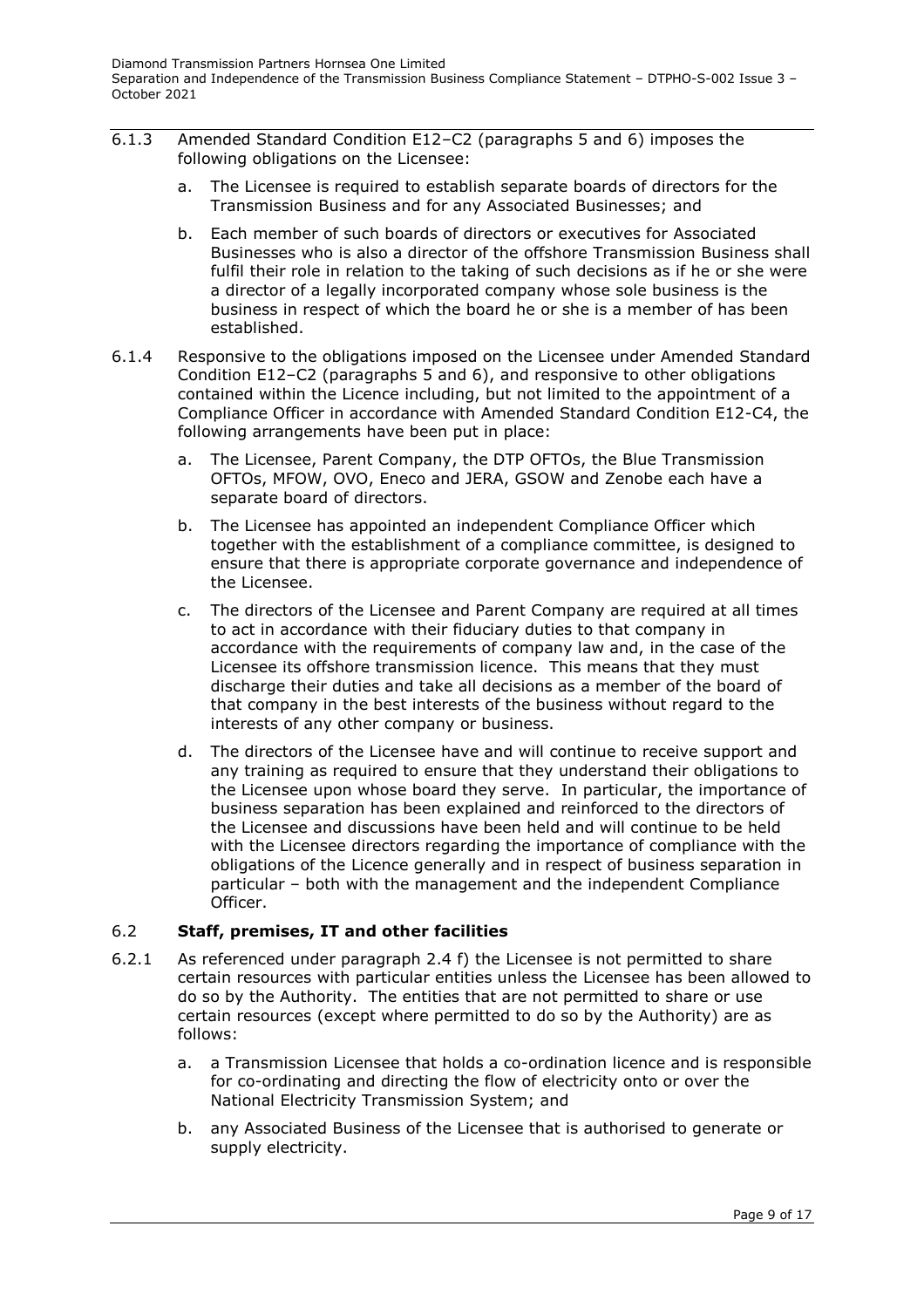- 6.2.2 The Licensee and Parent Company does not share any resources with any entity (including Associated Businesses) that meets the operating characteristics described in paragraph 6.2.1. Furthermore, based on the current plans of the Licensee the directors do not expect this situation to change. Consequently the Licensee is compliant with the conditions of Amended Standard Condition E12-C2 paragraph 4(b) (i) and (ii).
- 6.2.3 The directors will monitor the future activities and plans of the Licensee, affiliates and their controlling companies, to ensure that it remains compliant with the conditions of Amended Standard Condition E12–C2 paragraph 4(b) (i) and (ii).
- 6.2.4 Amended Standard Condition E12–C2 paragraph 4 (b) (iii) requires the Licensee to ensure that it can and does, insofar as is legally possible, prevent any person who has ceased to be engaged in, or in respect of, the management or operation of the Transmission Business from being engaged in, or in respect of, the activities of any Associated Business of the Licensee until the expiry of an appropriate time from the date on which he ceased to be engaged by the Transmission Business, where that Associated Business is either:
	- a. the System Operator responsible for co-ordinating and directing the flow of electricity onto or over the National Electricity Transmission System; or
	- b. authorised to generate or supply electricity.
- 6.2.5 The Licensee will ensure, in so far is legally possible, that any person who has ceased to be engaged in, or in respect of the management and operation of the Transmission Business from being engaged in, or in respect of, the activities of an Associated Business until the expiry of an appropriate time. The Licensee directors will monitor future activities, plans and make suitable enquiries to ensure that it remains compliant with the conditions of Amended Standard Condition E12–C2 paragraph 4(b)(iii).
- 6.2.6 The Licensee does not employ its own staff and has entered into a MFSA with DTUK (to which Blue Transmission OFTOs and the DTP OFTOs are not parties) whereby DTUK provides a range of general management and financial services to the Licensee. Blue Transmission OFTOs have separate boards of directors, do not employ any staff and have a separate Management Services Agreement ("**MSA**") and Shared Resources Agreement ("**SRA**") with Frontier Power Limited ("**FPL**") whereby FPL provide a range of general management and other shared services to Blue Transmission OFTOs. DTP OFTOs have separate boards of directors, do not employ any staff and each has a separate MFSA with DTUK whereby DTUK provides a range of general management and financial services to DTP OFTOs.
- 6.2.7 All resources provided to the Licensee, Blue Transmission OFTOs, and DTP OFTOs are via totally separate service agreements as stated in paragraph 6.2.6, with no sharing of resources in normal circumstances. If resources are required to be shared in the future between the Licensee, Blue Transmission OFTOs and DTP OFTOs, this will be undertaken on a commercial arm's length basis.
- 6.2.8 The Licensee is not authorised to obtain, nor allow any Affiliate or Related Undertaking or staff from any Affiliate or Related Undertaking to obtain, an unfair commercial advantage from having shared access or use of resources related to the Licensee. Given the ownership and group structure within which the Licensee operates, the nature of the regulatory regime and the inherent low risk business model operated by the Licensee, it is the opinion of the Licensee directors that the likelihood of an unfair commercial advantage being gained by the Licensee is considered extremely low. The Licensee's Code of Conduct, described in paragraph 6.2.9, ensures that all relevant personnel are aware that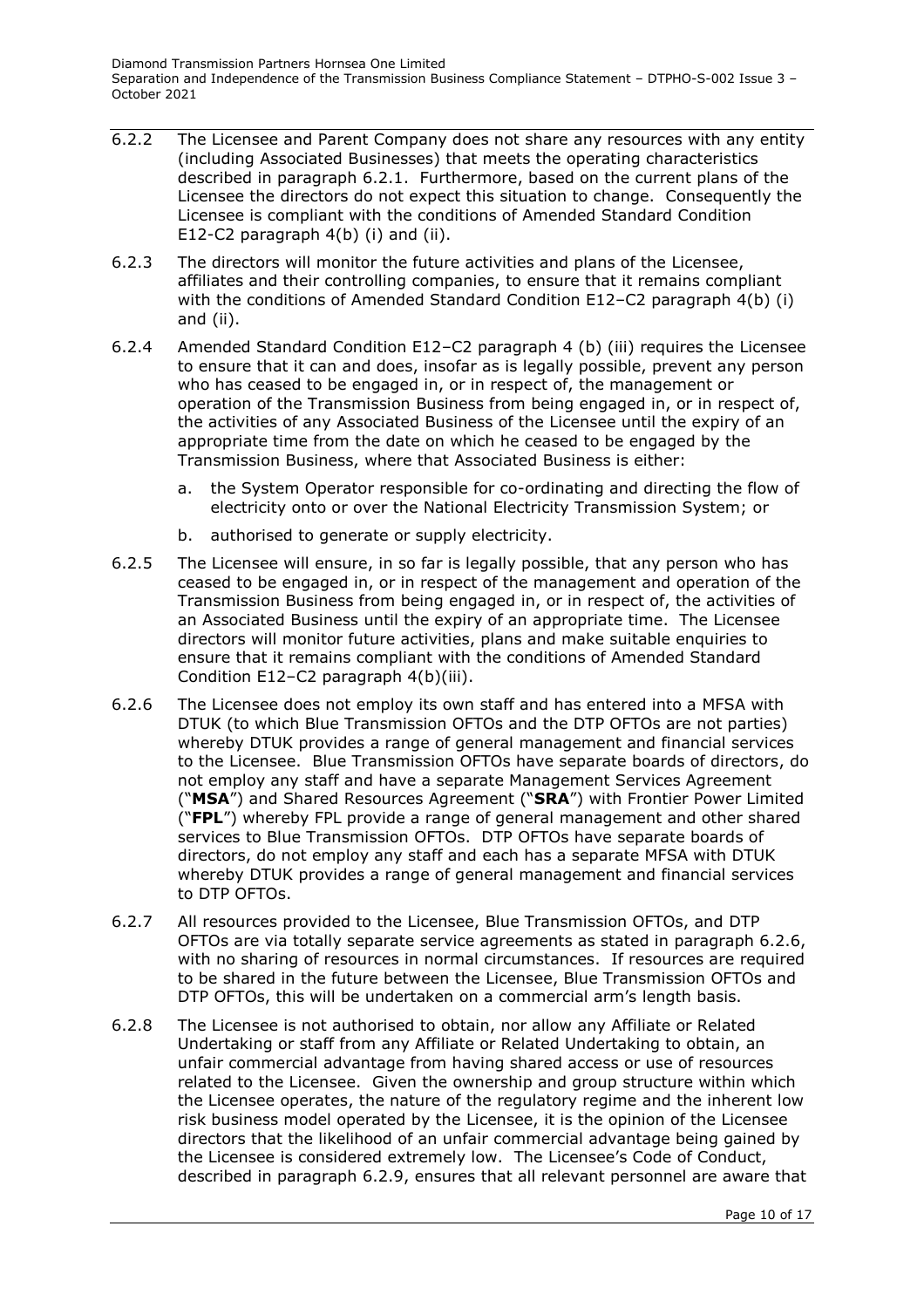the obtaining of an unfair commercial advantage is not permitted. In addition, the Compliance Officer monitors this compliance through the review of the Licensee's procedures, interviews with management, regular meetings with the Licensee board and the review of the agenda, papers and minutes of the Licensee's board meetings.

- 6.2.9 The Licensee has implemented processes to ensure that all persons involved in the management or operation of the Licensee's Transmission Business conduct the Transmission Business in the manner best calculated to secure that the Licensee complies with the Licence conditions covered by this Statement. These processes include requiring all such persons to comply with the Code of Conduct set out in Appendix 1.
- 6.2.10 The Licensee has implemented security to premises, physical documents and IT systems, as appropriate, to secure the confidentiality of information and only allow access by authorised persons.
- 6.2.11 There are only a limited number of employees and/or consultants providing management and financial services to the Licensee. Information is only shared with those employees/consultants necessary for the performance of their duties and information (including financial information) is segregated accordingly by the use of logical access controls. Other IT controls include the use of passwords. Physical access is restricted to the premises and/or documents by the uses of keys and/or key code access.

# <span id="page-10-0"></span>**7 COMPLIANCE OFFICER (AMENDED STANDARD CONDITION E12-C4)**

- 7.1 The Licensee has, following consultation with the Authority, appointed a competent person as the "**Compliance Officer**" for the purpose of facilitating compliance by the Licensee with Amended Standard Condition E12–C4 of the Licence and with Standard Condition E6 (Prohibition of Cross-subsidies), Standard Condition E7 (Restriction on Activity and Financial Ring Fencing), Amended Standard Condition E12-C1 (Conduct of the Transmission Business) and Amended Standard Condition E12-C2 (Separation and Independence of the Transmission Business) and Amended Standard Condition E12-C3 (Restriction on use of certain information) (the "relevant duties").
- 7.2 The function of the Compliance Officer will be to perform the duties and tasks outlined in paragraph 7 of Amended Standard Condition E12–C4 (covering advising, monitoring, investigating and reporting on compliance matters). This will include providing relevant advice and information to the Licensee (including individual directors of the Licensee) and its compliance committee. The Compliance Officer will report annually to the compliance committee and to the Licensee board of directors. Thereafter, the Licensee will make a report to the Authority.
- 7.3 The Compliance Officer is independent of the management of the Licensee and provides an important check and balance in relation to Licensee's overall Licence compliance framework in general and specifically in relation to the issue of business separation and independence. The Compliance Officer's independence from the management of the Licensee is an essential characteristic of a Compliance Officer. This characteristic allows the Compliance Officer to form an independent and objective view as to the Licensee's compliance with the Transmission Business separation requirements of the Licence, independent from any views that may be expressed by the management and the Licensee directors.
- 7.4 The Compliance Officer is able to offer independent advice to the management and directors of the Licensee in a number of areas, including: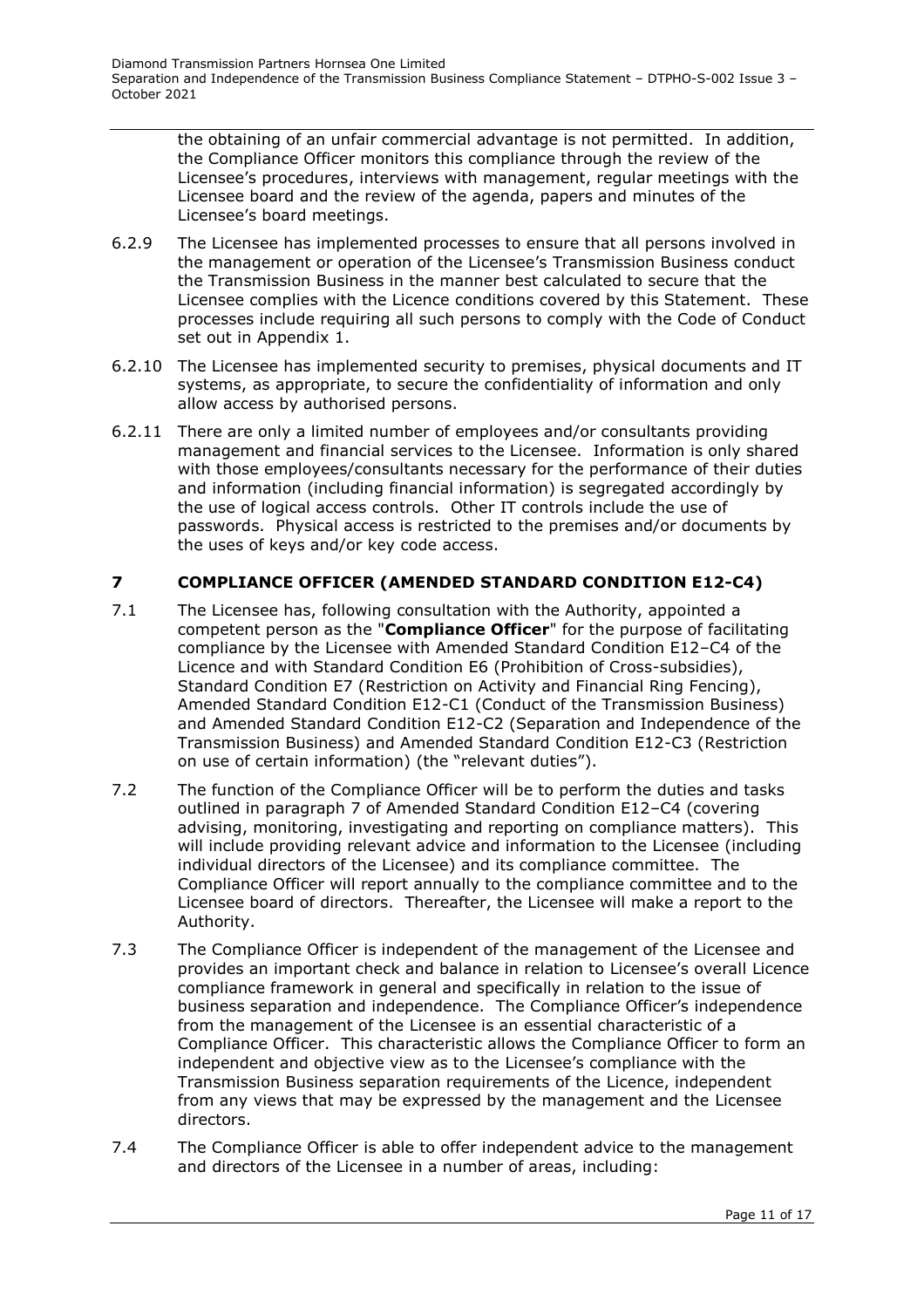- a. the procedures and processes that have been put in place to achieve business separation and independence of the Transmission Business;
- b. any interpretation of the Licence in business separation matters generally; and
- c. to proffer advice in relation to ad-hoc issues as they arise.

## <span id="page-11-0"></span>**8 PROHIBITION OF CROSS SUBSIDIES (STANDARD CONDITION E6)**

- 8.1 Standard Condition E6 (Prohibition of Cross-subsidies) prohibits the Licensee as the Licence holder, from giving or receiving a cross-subsidy from any other business or an Affiliate or Related Undertaking of the Licensee.
- 8.2 As referred to in Section 4 Operating Model, the Licensee primarily operates and maintains its transmission system through a series of contractual arrangements with independent third parties. The nature of these arrangements means that the costs incurred by the Licensee are negotiated at market prices at the date the arrangements are entered into.
- 8.3 The Licensee contracts directly with its principal external service providers e.g. the O&M contractors with such contracts administered by DTUK as the management and financial service provider.
- 8.4 The nature of the regulatory arrangements means that the pricing of transmission services are set for the whole of the period that the Licence has been granted – 20 years. As a consequence, there is no incentive on the management, and/or any individual or individuals to intentionally receive or give a cross-subsidy to or from the Licensee or its affiliates and related undertakings as it can have no impact on the revenue of the Licensee. Finally, the governance and compliance procedures outlined in this Statement (including the Code of Conduct described in paragraph 6.2.9) that have been adopted by the Licensee give the Licensee's board assurance that they will continue to comply with this Licence obligation.

#### <span id="page-11-1"></span>**9 RESTRICTIONS ON ACTIVITY AND FINANCIAL RING FENCING (STANDARD CONDITION E7)**

- 9.1 With certain exceptions, the Licensee as the Licence holder is not permitted to conduct any business or carry on any activity other than the Transmission Business.
- 9.2 The principal exceptions to paragraph 9.1 relate to: the conduct of de minimis business (as defined in Standard Condition E7) whether carried out by the Licensee or a subsidiary created for that purpose; investments acquired in the normal course of the Licensee's treasury activities; investment in subsidiaries that have the sole purpose of carrying out financing activities; investment in entities that carry out the Transmission Business of the Licensee; and any other business activity to which the Authority has given its consent.
- 9.3 Through the operation of the MFSA to the Licensee, DTUK has to operate within certain parameters. Amongst other conditions, these operating parameters restrict DTUK from entering into any arrangements, agreements or from carrying out any activities that are inconsistent with any operating plan approved by the Licensee's board. The approved operating plan does not presuppose any proposed activities or arrangements that are inconsistent with the obligations contained within this Statement.
- 9.4 The Licensee directors are aware of the general prohibition relating to non-Transmission Business (subject to the exceptions described in paragraph 9.2) and would not permit the Licensee to engage in this prohibited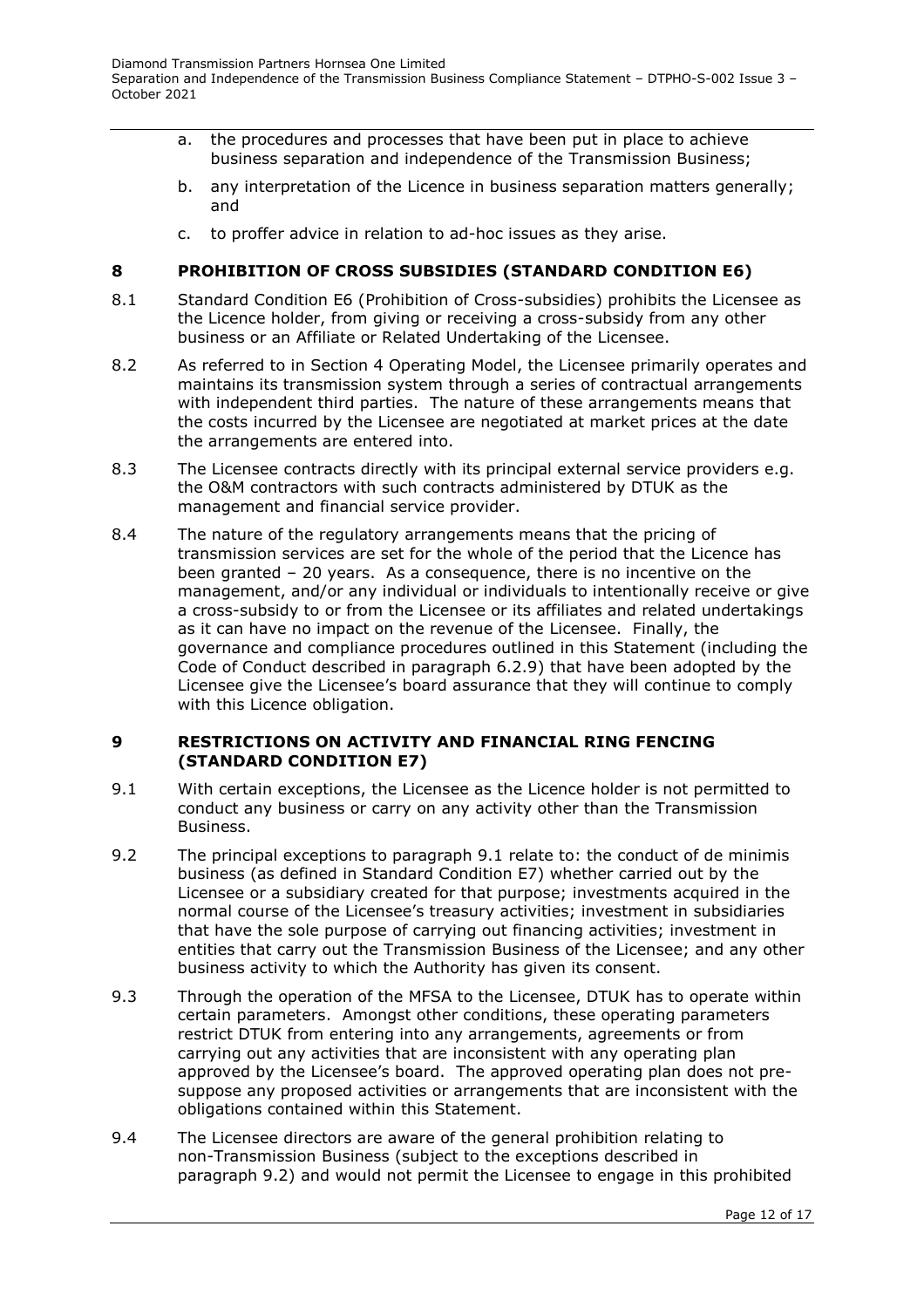activity. Finally, in the event of the failure of any of the above processes and controls, the Compliance Officer would bring the attention of such activity to the attention of the Licensee directors ensuring that the appropriate remedial action would be taken.

#### <span id="page-12-0"></span>**10 MONITORING, RESPONSIBILITY AND REPORTING**

- 10.1 The Licensee board is responsible for ensuring that the Licensee complies with the obligations of the Licence generally and this Statement in particular, and will take all reasonable measures to ensure compliance with the terms of this Statement.
- 10.2 The Licensee has appointed a compliance committee to specifically monitor compliance with the conditions of the Licence and the compliance committee reports to the Licensee's board and that of the Parent Company.
- 10.3 The Licensee has appointed a Compliance Officer (as required by Amended Standard Condition E12–C4) who is responsible for facilitating compliance by the Licensee with certain conditions of the Licence, including the conditions shown at paragraph 2.1 of this Statement. The Compliance Officer will report to the compliance committee.
- 10.4 The compliance committee, Compliance Officer and board of directors of the Licensee will monitor the activities of the Licensee in relation to compliance with all Licence obligations.
- 10.5 The compliance committee is scheduled to meet on an annual basis. This committee will consider whether the Licensee has complied with its obligations under the Licence and will report upon its deliberations to the Licensee's board of directors, including any breaches or potential breaches of Licence conditions. The compliance committee will consider reports from DTC (who are providing management and financial services under the terms of the MFSA) and from the Compliance Officer.
- 10.6 DTUK maintains a register of obligations, which, amongst other things, records relevant obligations under the Licence. DTUK reviews on a regular basis the content of this register and whether these obligations have been met. A regular review of this register is one of the management processes that allow Licence obligations to be monitored and reported against.
- 10.7 In the event that DTUK, the Compliance Officer or any member of the compliance committee becomes aware of a licence breach or a potential breach, then an ad-hoc meeting of the compliance committee will be called to consider the breach or potential breach. The compliance committee will make a recommendation to the Licensee's board and where appropriate the Licensee's board will be convened to consider the appropriate response.
- 10.8 The duties of the Compliance Officer include the requirement to report annually to the compliance committee and to the Licensee's board as to his activities which will indicate the Licensee's compliance or otherwise with the obligations of this Statement in particular. Thereafter, the Licensee will report to the Authority and amongst other matters will confirm compliance or otherwise with the obligations of this Statement.

#### <span id="page-12-1"></span>**11 INVESTIGATION OF COMPLAINTS REGARDING COMPLIANCE WITH THIS STATEMENT**

11.1 The Compliance Officer along with his other duties, is responsible for investigating all complaints in relation to compliance with this Statement and the Licence, and will be allocated such resources and assistance as necessary to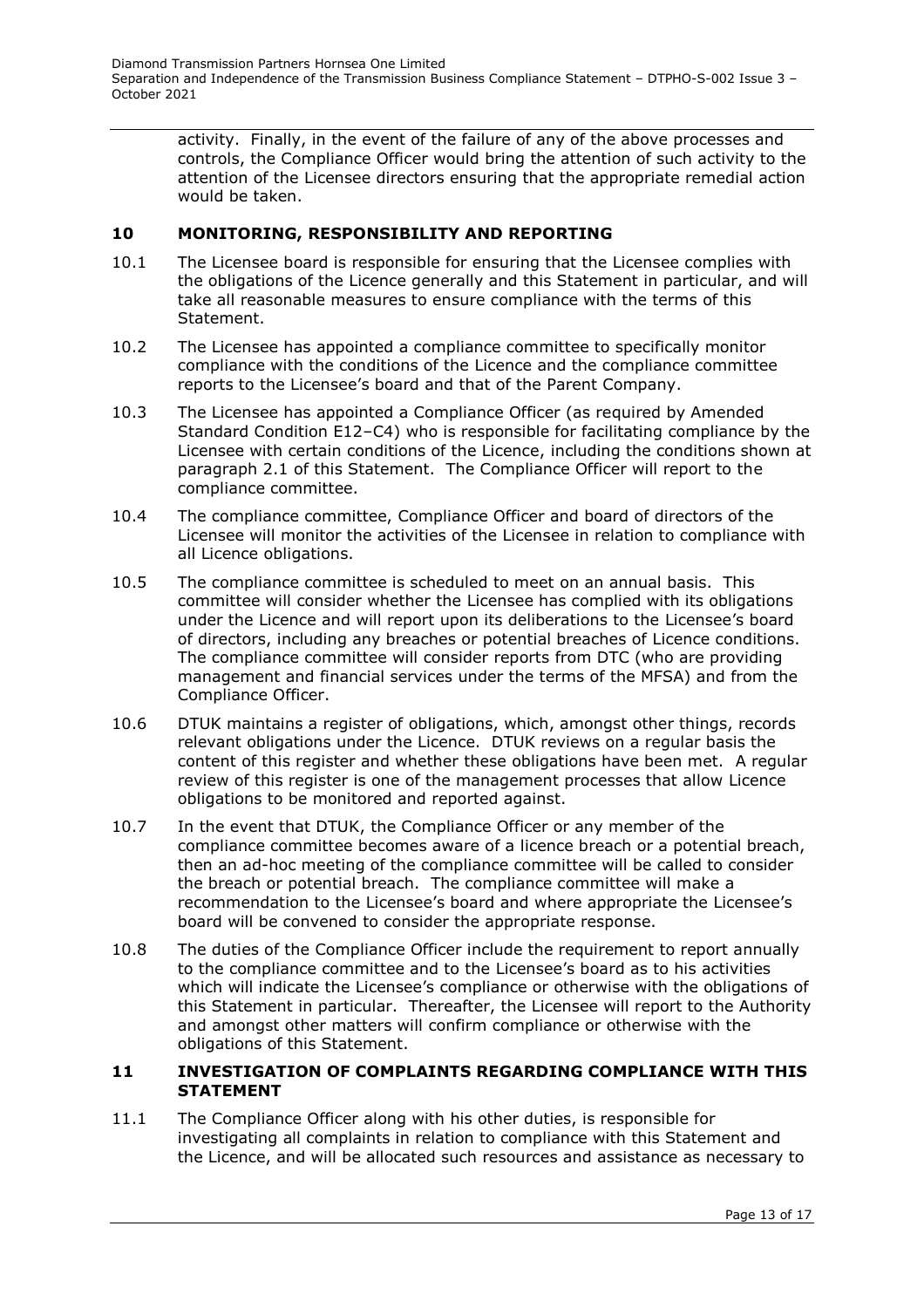carry out any such investigation as he deems necessary to complete that investigation.

11.2 Any complaints or queries relating to business separation should be addressed in the first instance to:

The Compliance Officer

Diamond Transmission Partners Hornsea One Limited

c/o Power System Consultants Limited

## <span id="page-13-0"></span>**12 APPROVAL**

12.1 The boards of the Licensee and Parent Company have endorsed this Statement prior to its submission to the Authority for approval. The Authority has approved this Statement.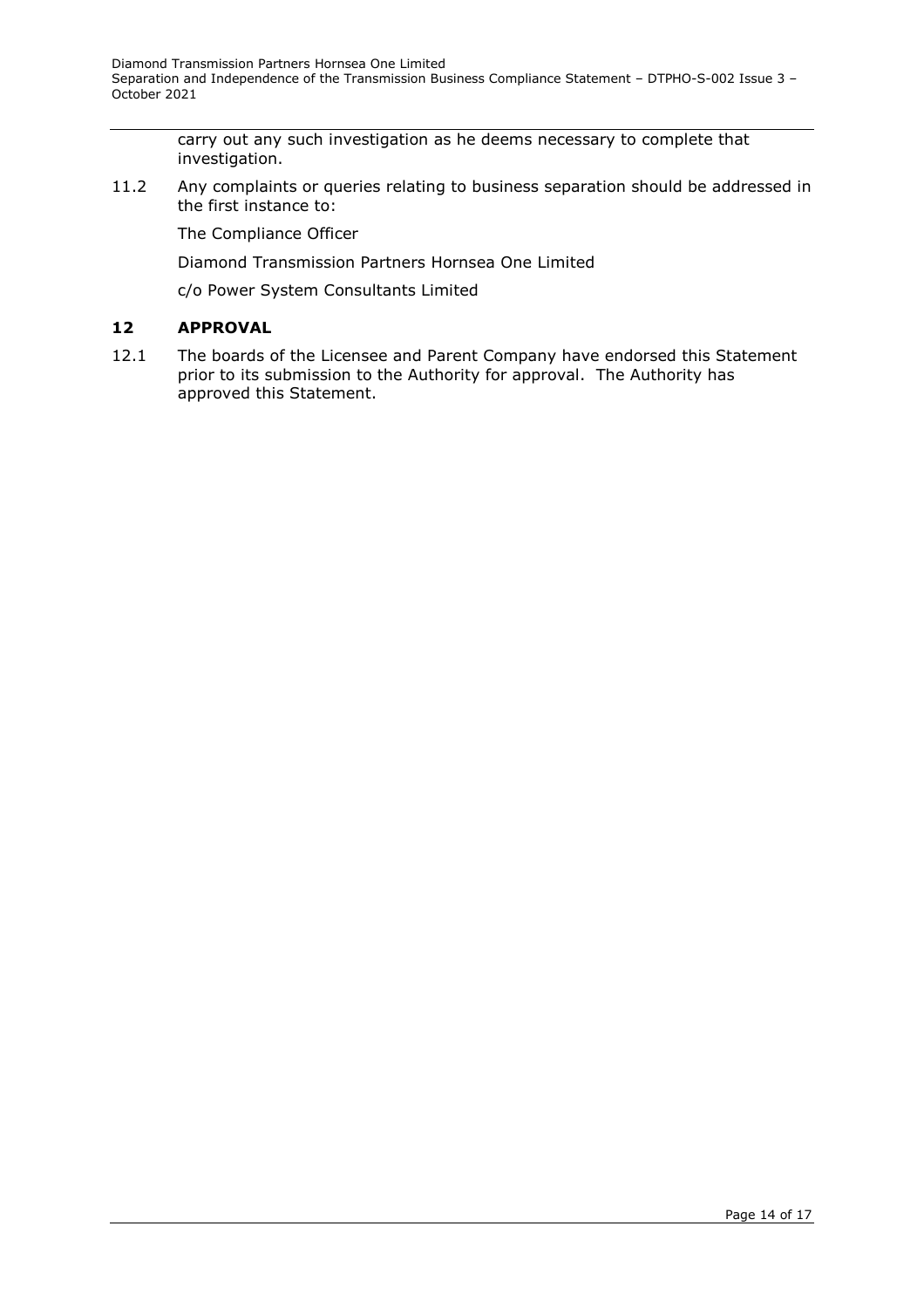# <span id="page-14-0"></span>**APPENDIX 1 – CODE OF CONDUCT**

The purpose of this Code of Conduct is to ensure that relevant personnel are aware and comply with the obligations of the transmission licences granted to the Licensee.

All relevant personnel are required to confirm their acceptance and compliance with this Code of Conduct on an annual basis.

#### **1 Who must abide by the code?**

The Licensee and Parent Company directors.

Employees and consultants of DTUK, Chubu and MIUK engaged in the management and operation of the Licensee's Transmission Business or the Transmission Business of any of the Licensee's affiliates.

#### **2 What requirements must be complied with and where can these be found?**

- 2.1 The Licensee's Licence:
	- Standard Licence Condition E6: Prohibition of Cross-Subsidies;
	- Standard Licence Condition E7: Restriction on Activity and Financial Ring Fencing;
	- Amended Standard Licence Condition E12 C1: Conduct of the Transmission Business;
	- Amended Standard Condition E12 C2 (Separation and Independence of the Transmission Business;
	- Amended Standard Condition E12-C3 (Restriction on use of certain information); and
	- Amended standard condition E12-C4 (Appointment of Compliance Officer) (the "**Relevant Duties**").
- 2.2 S105 Utilities Act 2000: General restrictions on disclosure of information.
- 2.3 Failure to comply could result in adverse consequences for the Licensee, including:
	- financial penalty;
	- criminal prosecution;
	- liability payments to a third party for breach of a contract;
	- investigations and other enforcement action by Ofgem;
	- additional and more onerous Licence conditions; and
	- serious damage to the Licensee's reputation.
- 2.4 Breach of this Code of Conduct will be treated as a disciplinary matter and will be reported to the Authority.

#### **3 What should be done if a breach is discovered?**

3.1 Any breach of the Code of Conduct by employees or relevant personnel whether deliberate or unintentional, must be immediately reported to a member of the Licensee's compliance committee.

#### **4 General Rules**

## **4.1. Confidential information**

4.1.1 Any information relating to or deriving from the management or operation of the Licensee's Transmission Business is to be treated as confidential and should not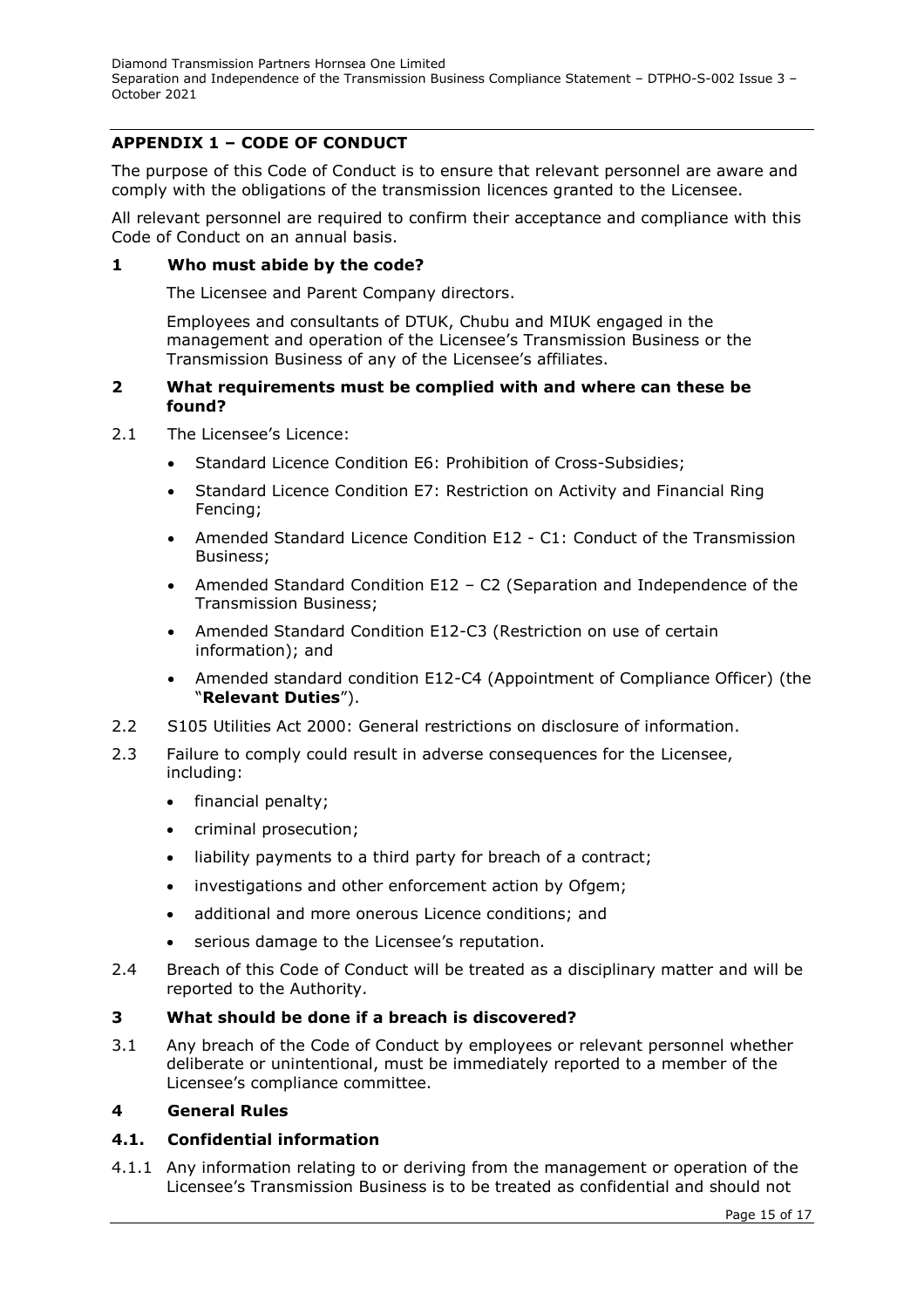be disclosed except where the Licensee and its affiliates are permitted to disclose information by virtue of:

- i. any requirement of a "competent authority" as defined in Amended Standard Condition E12-C3 which term includes (among others) the Secretary of State, Ofgem and the Compliance Officer;
- ii. conditions of the transmission licence granted to the Licensee;
- iii. any other requirements of law;
- iv. the rules of the Electricity Arbitration Association or of any judicial or other arbitral process or tribunal of competent jurisdiction;
- v. information being provided by or relating to any person who has notified the Licensee that it need not be treated as confidential; and
- vi. where information, not being provided by or relating to any person other than the Licensee, is placed in the public domain or where such information is required for assisting the holder of a co-ordination licence (e.g. NGESO), to prepare for and plan and develop the operation of the National Electricity Transmission System.
- 4.1.2 Here "Transmission Business" means the authorised businesses of the Licensee or any Affiliate or Related Undertaking in the planning or development or construction or operation or maintenance of a transmission system.
- 4.1.3 It is therefore permissible to share information between the Transmission Businesses of the Licensee, or any Affiliate or Related Undertaking, with an authorised Transmission Business, for the purpose of the efficient planning or development or construction or operation or maintenance of the Licensee's transmission system. In addition, in sharing information with any other Affiliate or Related Undertaking of the Licensee no unfair commercial advantage shall be provided.
- 4.1.4 An unfair commercial advantage will be presumed where there is a financial benefit obtained by either the Licensee or Affiliate or Related Undertaking of the Licensee entering into a commercial arrangement with the Licensee since the date of licence grant and financial close where such an arrangement has not been benchmarked or market tested and is on materially different terms to any such similar arrangement entered into at licence grant and financial close and is based on the knowledge of confidential information to the Licensee.

## **4.2 Relevant personnel must not:**

- 4.2.1 Relevant Personnel being the Licensee and Parent Company directors, staff of DTUK, Chubu and MIUK.
- 4.2.2 Provide information that is commercially confidential to the Licensee to any Affiliate or Related Undertaking of the Licensee or that of any third party, except:
	- i. to the extent that such information is required for the Affiliate or Related Undertaking of the Licensee or third party to perform an activity under the terms of a contract which supports the management or operation of the Transmission Business licensed to the Licensee provided the use of such information does not confer an unfair commercial advantage as set out above and where the provision of such information is governed by suitable confidentiality restrictions; or
	- ii. to personnel of any holder of a transmission licence engaged in the External Transmission Activities of that transmission licence holder, to the extent necessary for the performance by such personnel of those external transmission activities, and the use by such personnel of that information